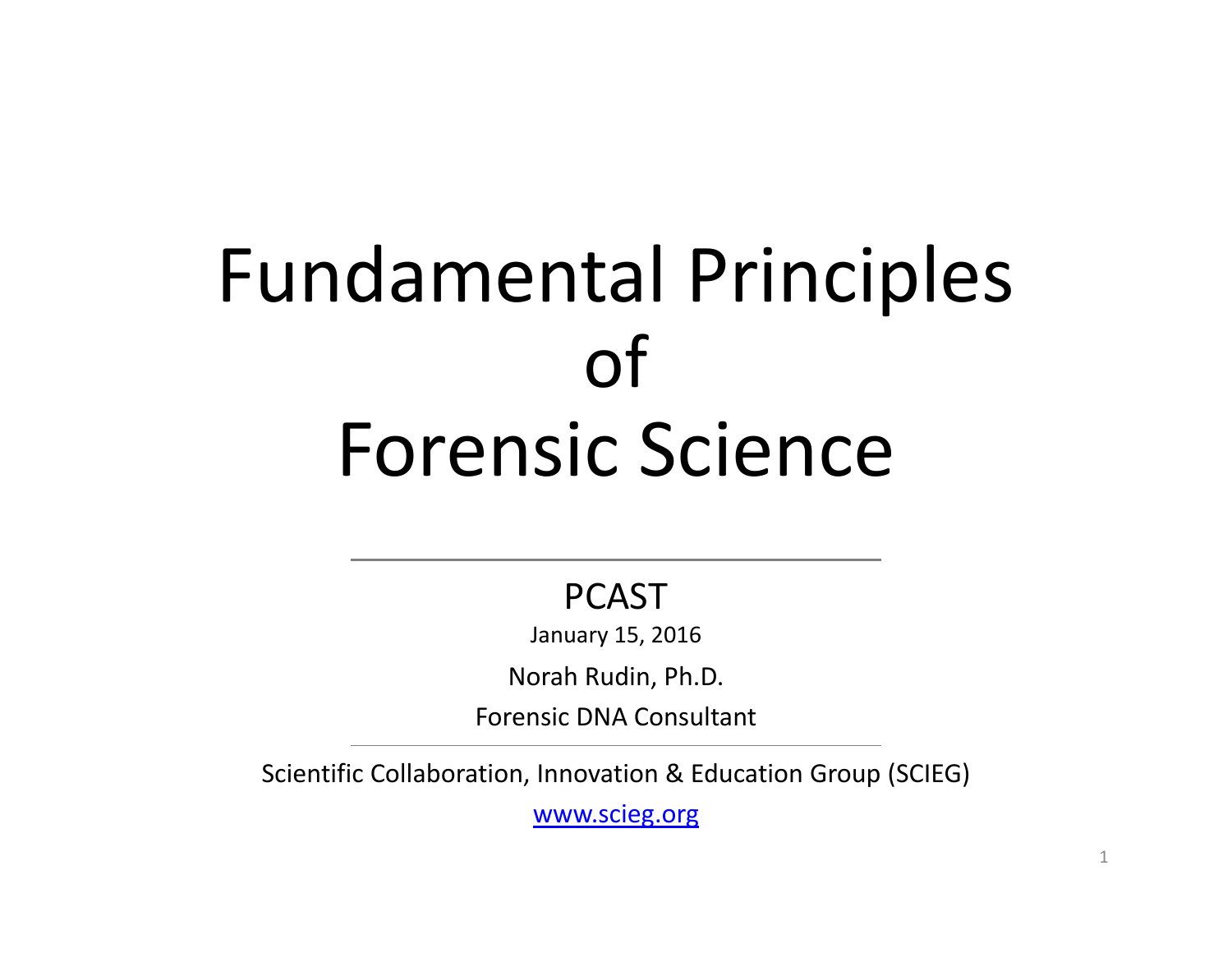#### Response to NAS report NCFS, FSSB, OSACS



#### Missing from the center are Fundamental Principles of Forensic Science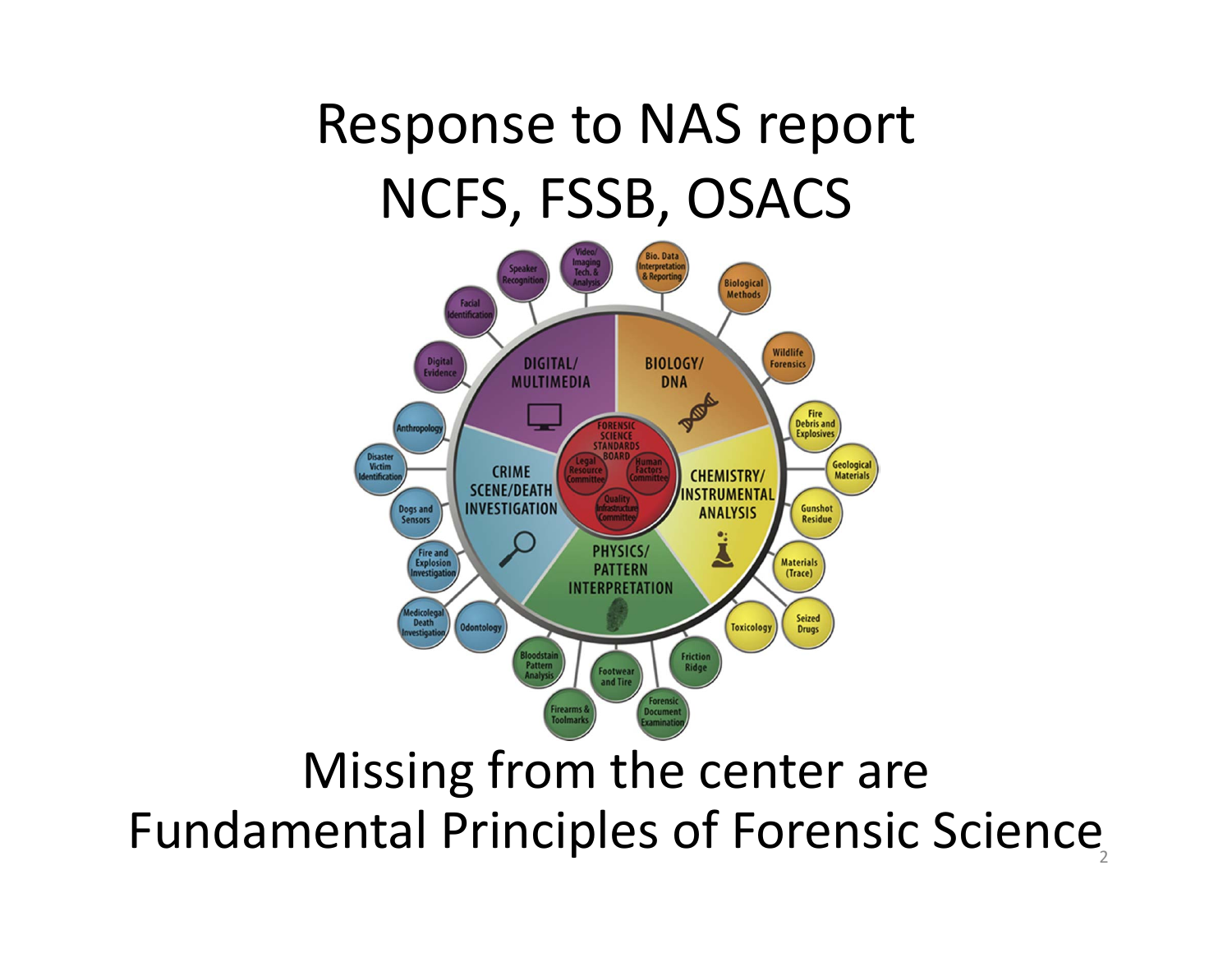## Where are the Guiding Principles?

- NFSC, FSSB, OSACs mechanistic entities
- Each of the OSACs operating independently
- Absence of guiding scientific principles
	- –And practices
- Consensus Paradigm would:
	- –Unify the disciplines
	- – Structure to articulate common problems and possible shared solutions
	- Contribute to legitimizing forensic science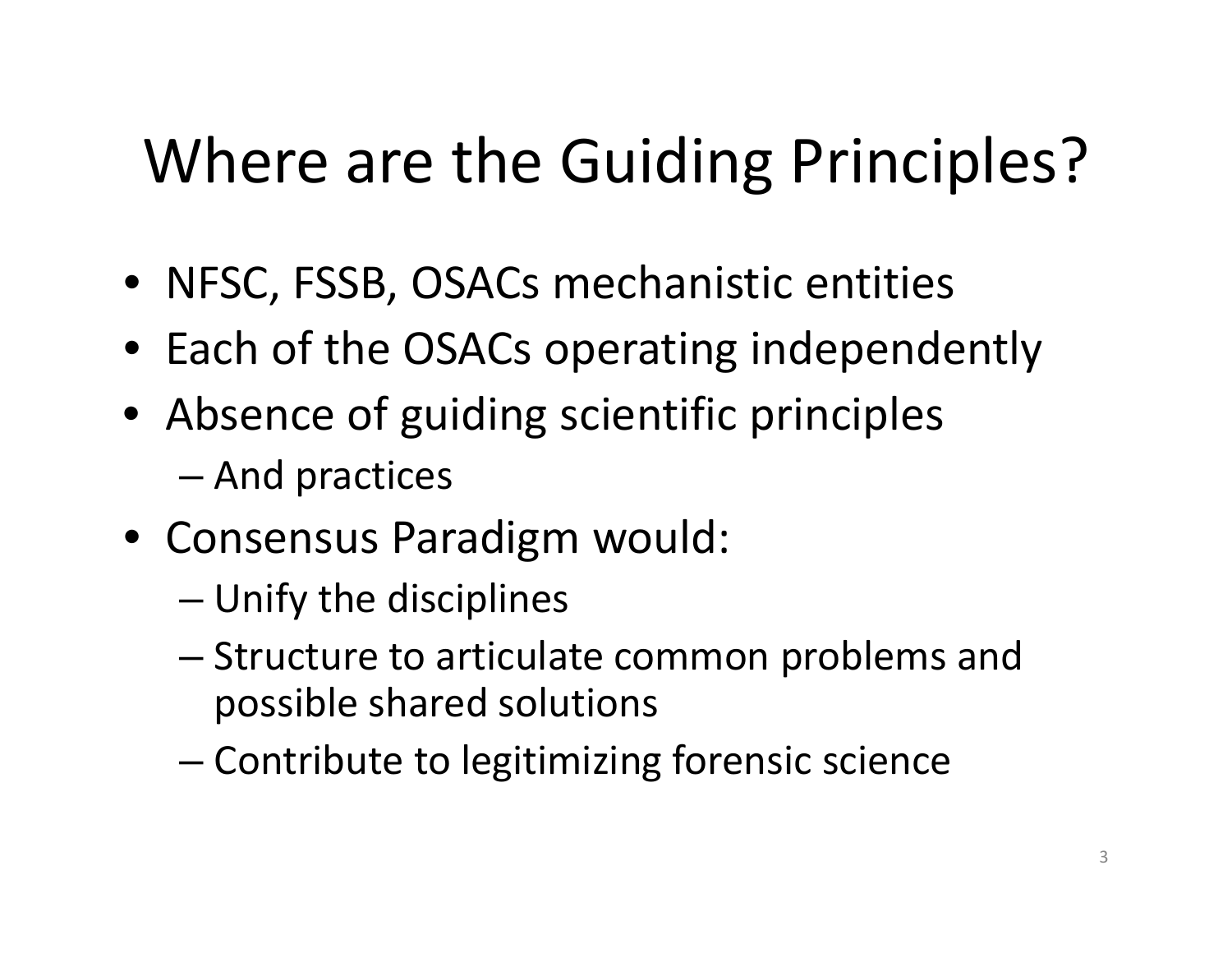### Historical Context

- 1963 Ontogeny of Criminalistics *Paul Kirk*
- 2001 Principles and Practice of Criminalistics, The Profession of Forensic Science, *Inman & Rudin*
- More recently Paradigm shift in our understanding of one of the fundamental principles of forensic science

"Individualization"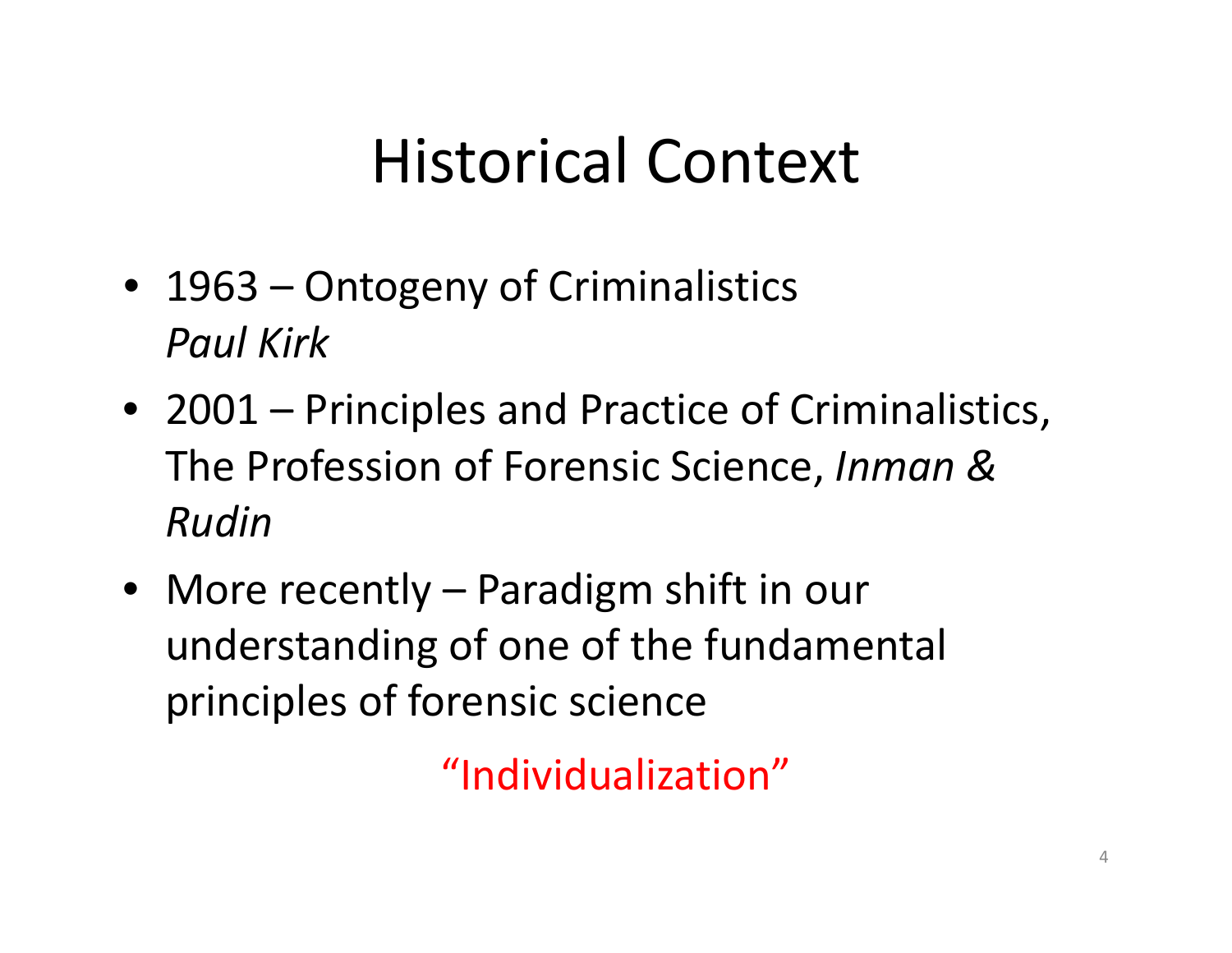Forensic Science Paradigm (simplified and updated)

#### Fundamental Principles

- Divisible matter
- Transfer (of matter)
- Identification (categorization)
- Probability of the evidence <del>Individualization</del> (inference of source)
- Association (of people or objects)
- Reconstruction(ordering of events in time and space)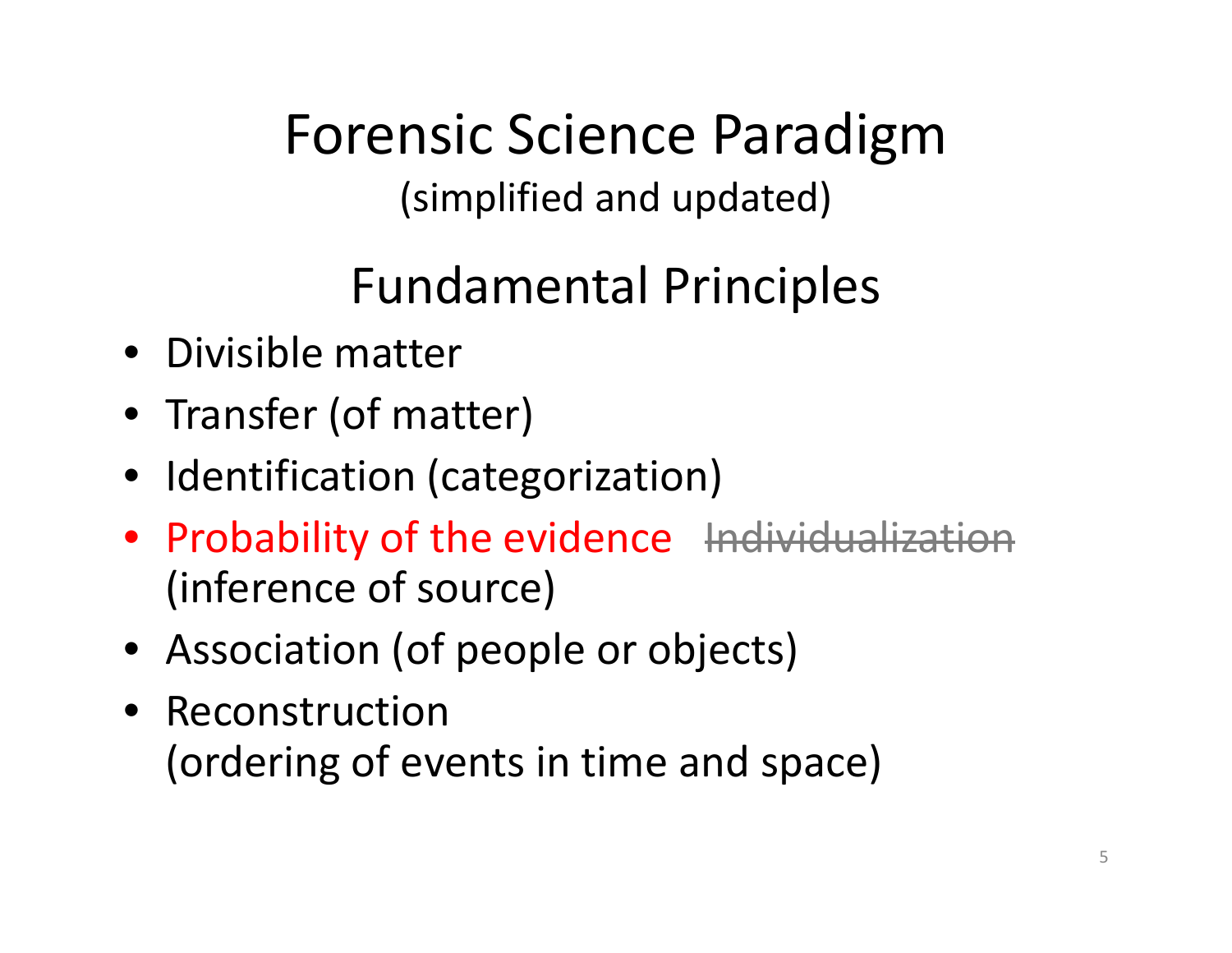#### Action:

Direct formation of <sup>a</sup> committee at or above the level of the FSSB toimplement and administer Guiding Principles and Practices of Forensic Science.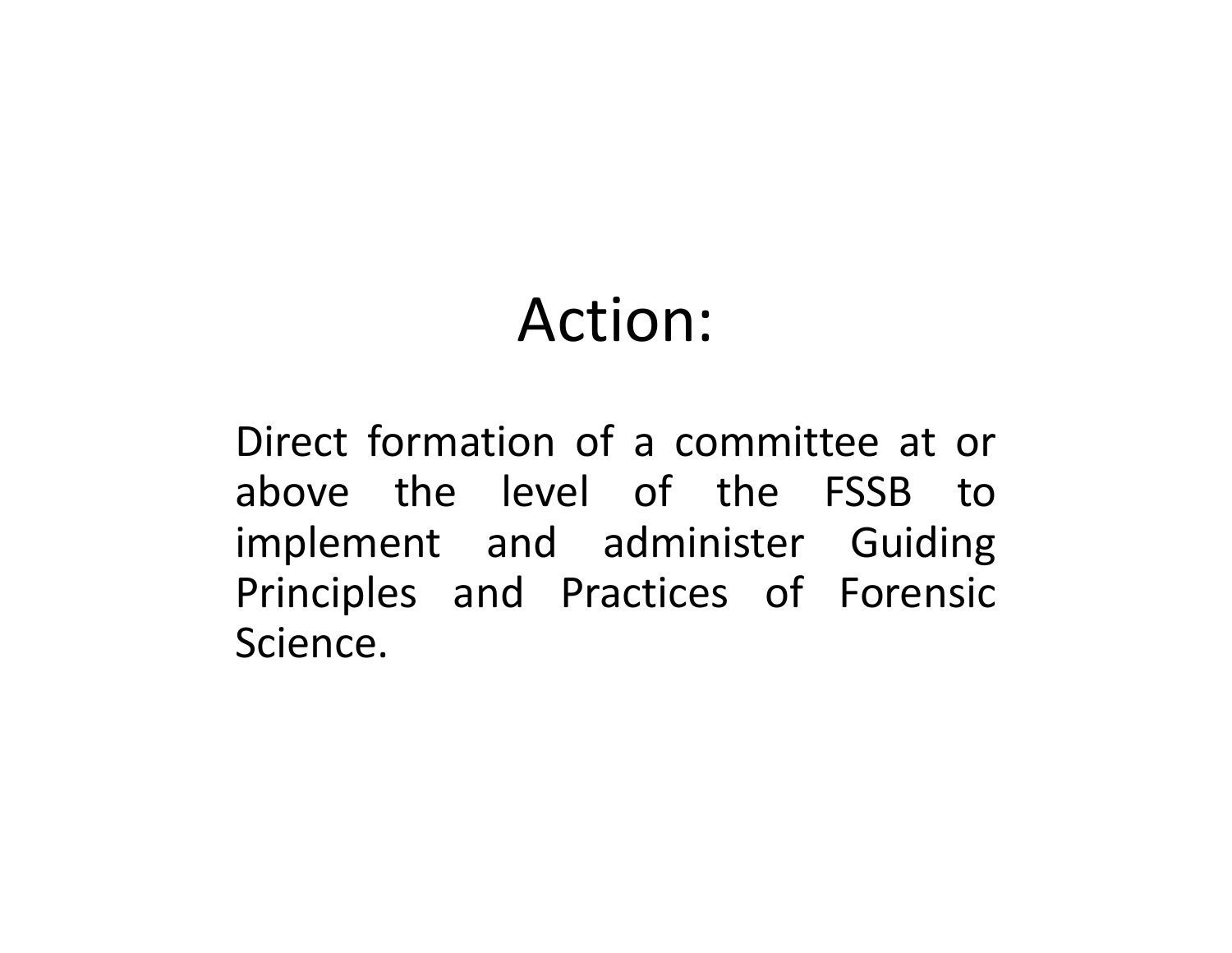#### From DNA to pattern comparison

- DNA (fundamentally pattern comparison)
	- Academic foundation
	- $-$  Patterns easy to digitize
	- $-$  Stable and well characterized populations
- Prints
	- $-$  Stable populations (not yet well characterized)
	- $-$  Complex patterns more difficult to digitize
- Toolmarks and firearms
	- $-$  Population (not well characterized)
	- $-$  Patterns amenable to digitization
- Trace evidence (particles and fibers)
	- Amenable to physical and chemical characterization
	- $-$  Population unstable and difficult to characterize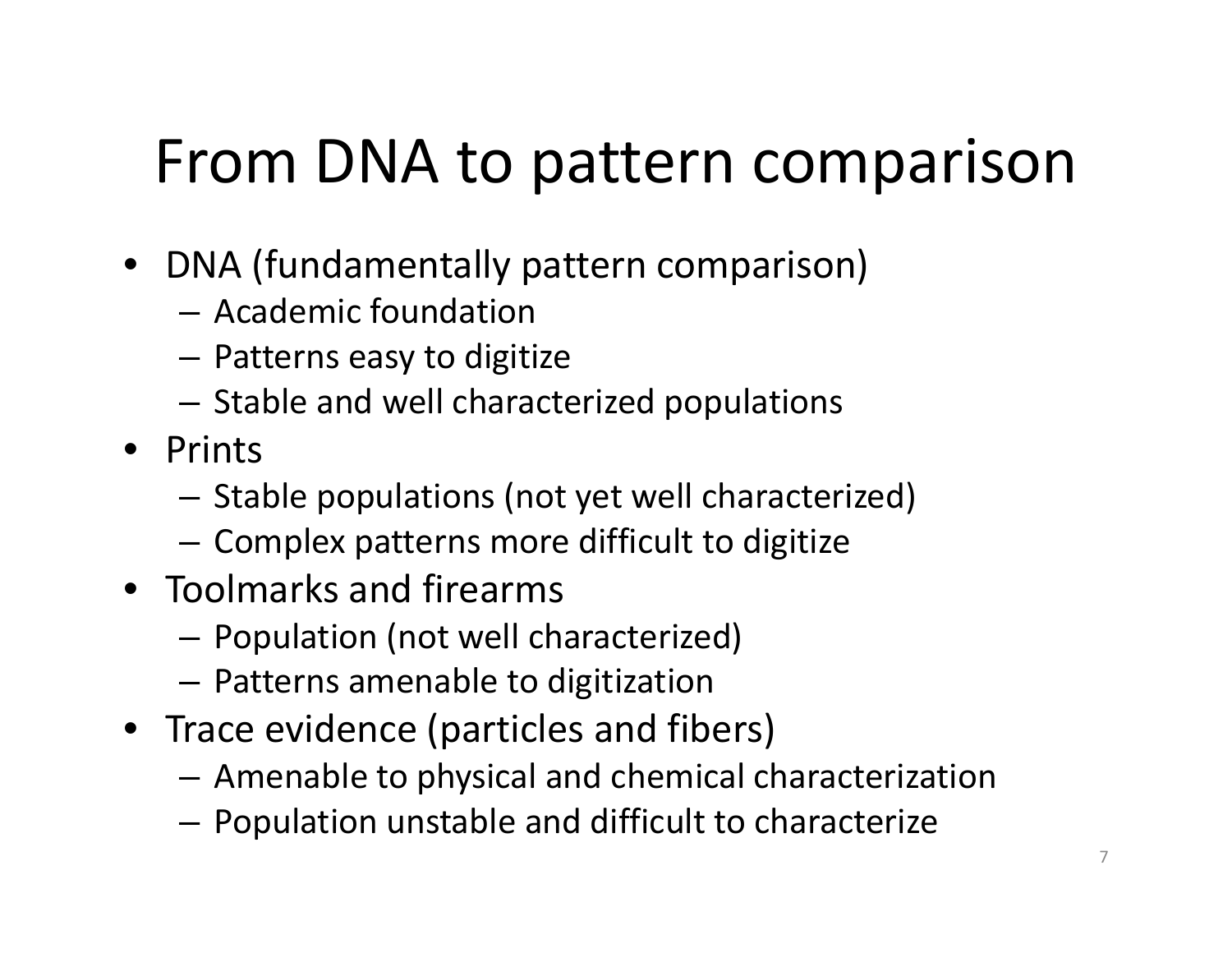## DNA repeated early mistakes

- Technology exceeded our ability to interpret and weight evidence of complex profiles
	- $-$  And to understand significance in case context
	- DNA devolved to look much more like traditional forensic evidence
- Solution is not more technology that just produces more data
- Solution is statistical probabilistic approaches to help understand and weight the data
- $\bullet$  DNA community is slowly starting to implement probabilistic genotyping
- Approach can be transferred to other disciplines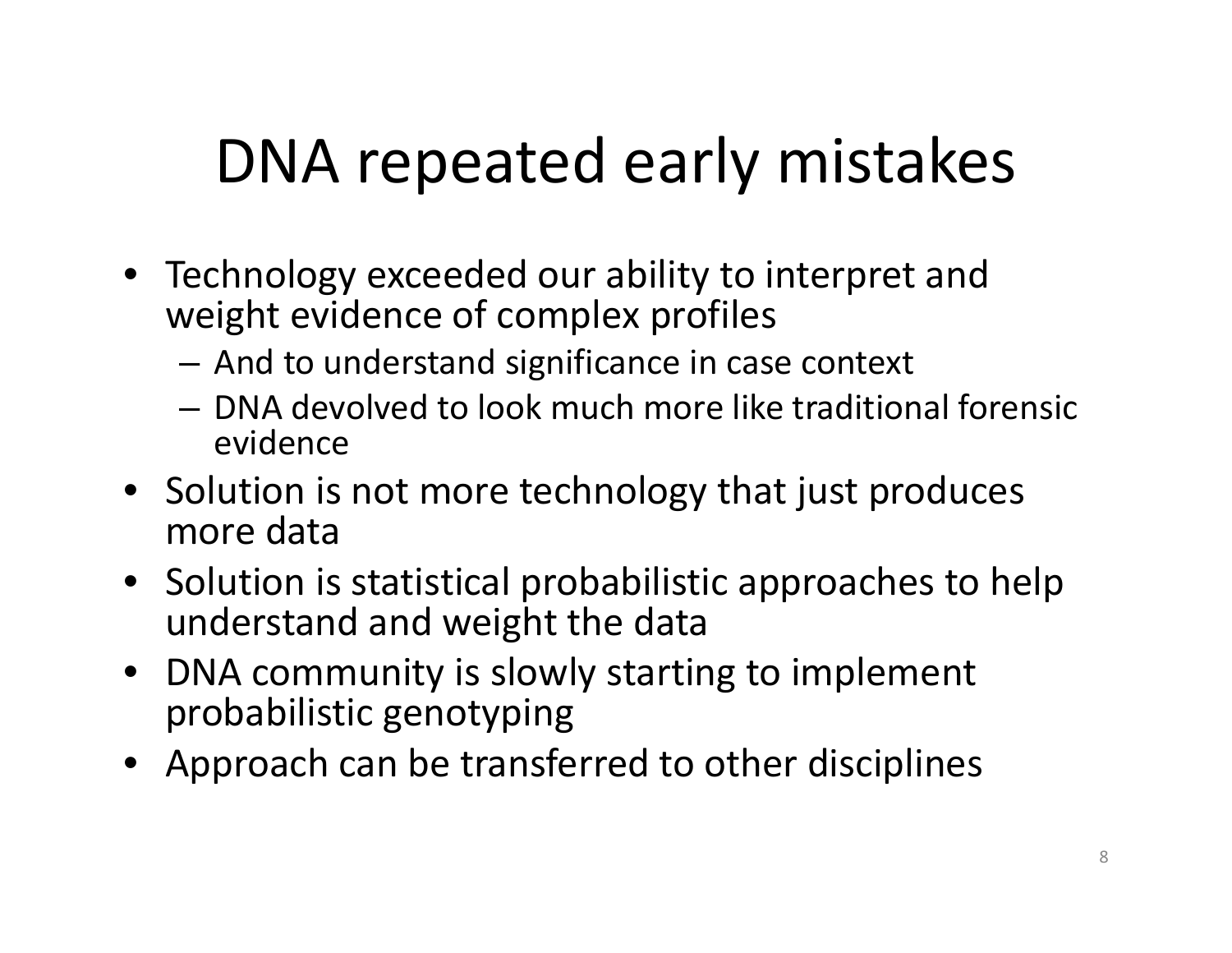# Software

Open Source Free of Charge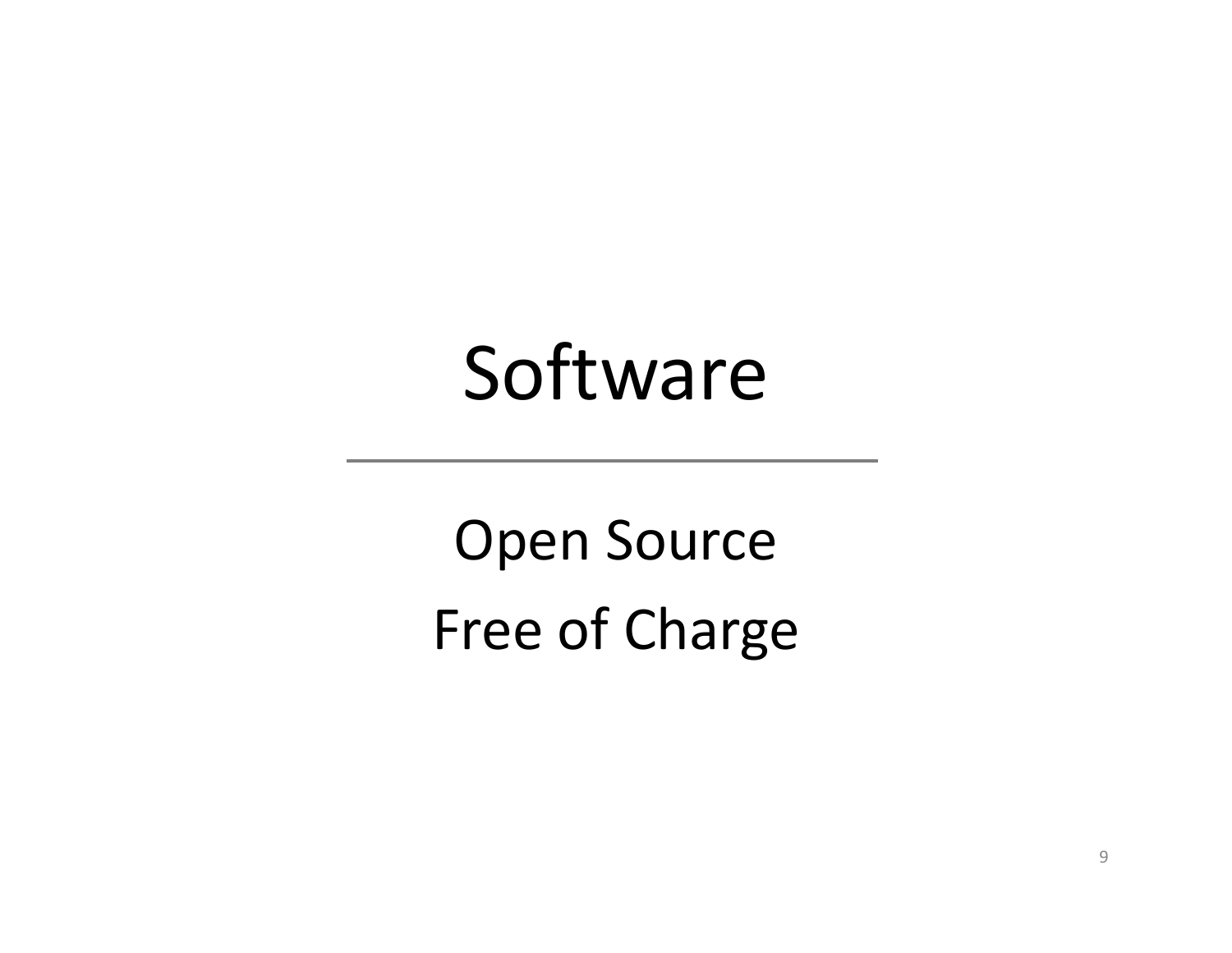#### Probabilistic Genotyping Software for DNA

- Importing our technology from New Zealand (ESR)
- Commercial, proprietary, expensive
- Paid for with Federal dollars through NIJ grants
- Model should be open source, free of charge  $-$  Example Osiris by NCBI for genetic analysis
- Such software exists, provided by smaller groups – can't support national needs